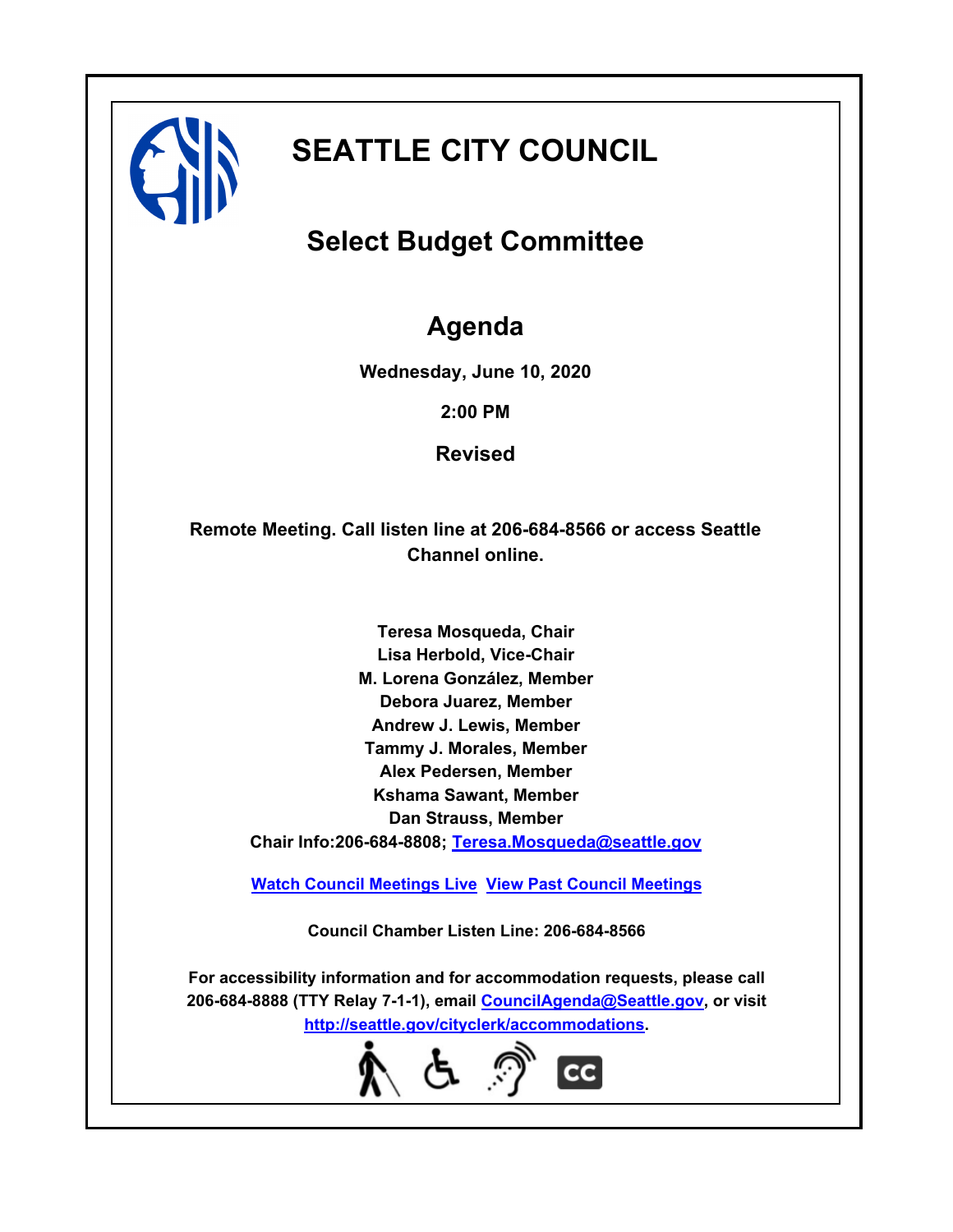## **SEATTLE CITY COUNCIL Select Budget Committee Agenda June 10, 2020 - 2:00 PM Revised**

## **Meeting Location:**

Remote Meeting. Call listen line at 206-684-8566 or access Seattle Channel online.

## **Committee Website:**

http://www.seattle.gov/council/committees/budget

This meeting also constitutes a meeting of the City Council, provided that the meeting shall be conducted as a committee meeting under the Council Rules and Procedures, and Council action shall be limited to committee business.

*In-person attendance is currently prohibited per the Washington Governor's Proclamation No. 20-28.4 until June 17, 2020. Meeting participation is limited to access by telephone conference line and Seattle Channel online.*

> **Register online to speak during the Public Comment period at the 2:00 p.m. Select Budget Committee meeting at http://www.seattle.gov/council/committees/public-comment.**

**Sign-up registration will begin two hours before the 2:00 p.m. Select Budget Committee meeting start time and registration will end at the conclusion of the Public Comment period during the meeting. Speakers must be registered in order to be recognized by the Chair.** 

**Submit written comments to all Councilmembers at Council@seattle.gov Sign-up to provide Public Comment at the meeting at http://www.seattle.gov/council/committees/public-comment Watch live streaming video of the meeting at http://www.seattle.gov/council/watch-council-live Listen to the meeting by calling the Council Chamber Listen Line at 206-684-8566**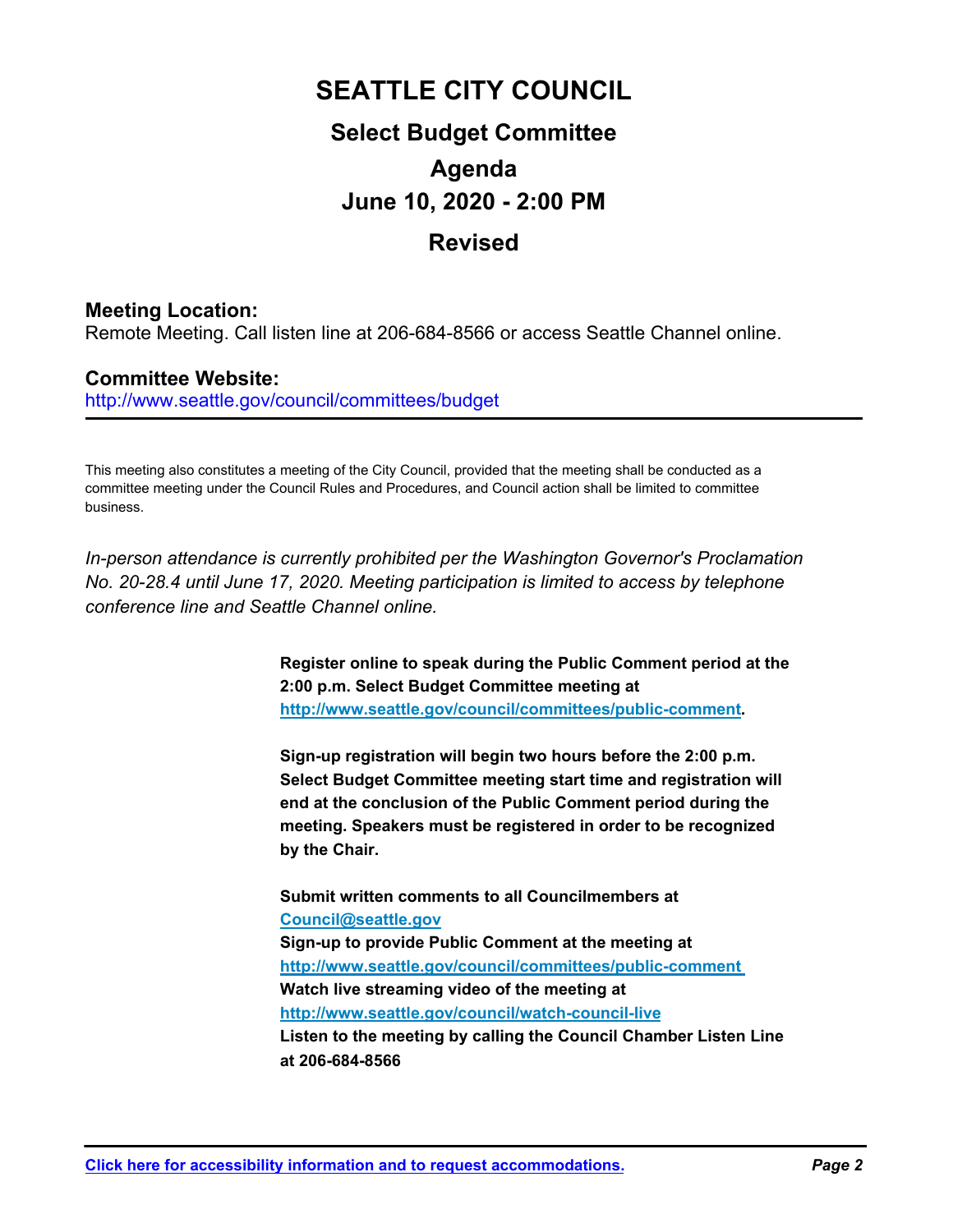*Please Note: Times listed are estimated*

#### **A. Call To Order**

#### **B. Approval of the Agenda**

#### **C. Public Comment**

**Register online to speak during the Public Comment period at the 2:00 p.m. Select Budget Committee meeting at http://www.seattle.gov/council/committees/public-comment.**

**Sign-up registration will begin two hours before the 2:00 p.m. Select Budget Committee meeting start time and registration will end at the conclusion of the Public Comment period during the meeting. Speakers must be registered in order to be recognized by the Chair.**

#### **D. Items of Business**

**AN ORDINANCE relating to taxation; imposing a payroll expense tax on persons engaging in business in Seattle; adding a new Chapter 5.38 to the Seattle Municipal Code; amending Sections 5.30.010, 5.30.060, 5.55.010, 5.55.040, 5.55.060, 5.55.150, 5.55.165, 5.55.220, 5.55.230, and 6.208.020 of the Seattle Municipal Code; declaring an emergency; and establishing an immediate effective date; all by a 3/4 vote of the City Council. 1.** [CB 119772](http://seattle.legistar.com/gateway.aspx?m=l&id=/matter.aspx?key=10149)

### *Supporting*

*Documents:* [Summary and Fiscal Note](http://seattle.legistar.com/gateway.aspx?M=F&ID=b402e5ae-469d-4d4c-b0d4-eefd930b72c7.docx) [Presentation - Issue Identification for CBs 119772, 119773, and](http://seattle.legistar.com/gateway.aspx?M=F&ID=75d9ad82-0ac0-4b65-af9a-53b3329e93df.pdf)  119774 (6/10/20) [Central Staff Issue Identification Memo \(6/10/20\)](http://seattle.legistar.com/gateway.aspx?M=F&ID=85fb185d-a0d4-40e7-9ee8-ac734c022f99.pdf)

#### **Briefing and Discussion**

**Presenter:** Tom Mikesell, Council Central Staff

**[Click here for accessibility information and to request accommodations.](http://seattle.gov/cityclerk/accommodations)** *Page 3*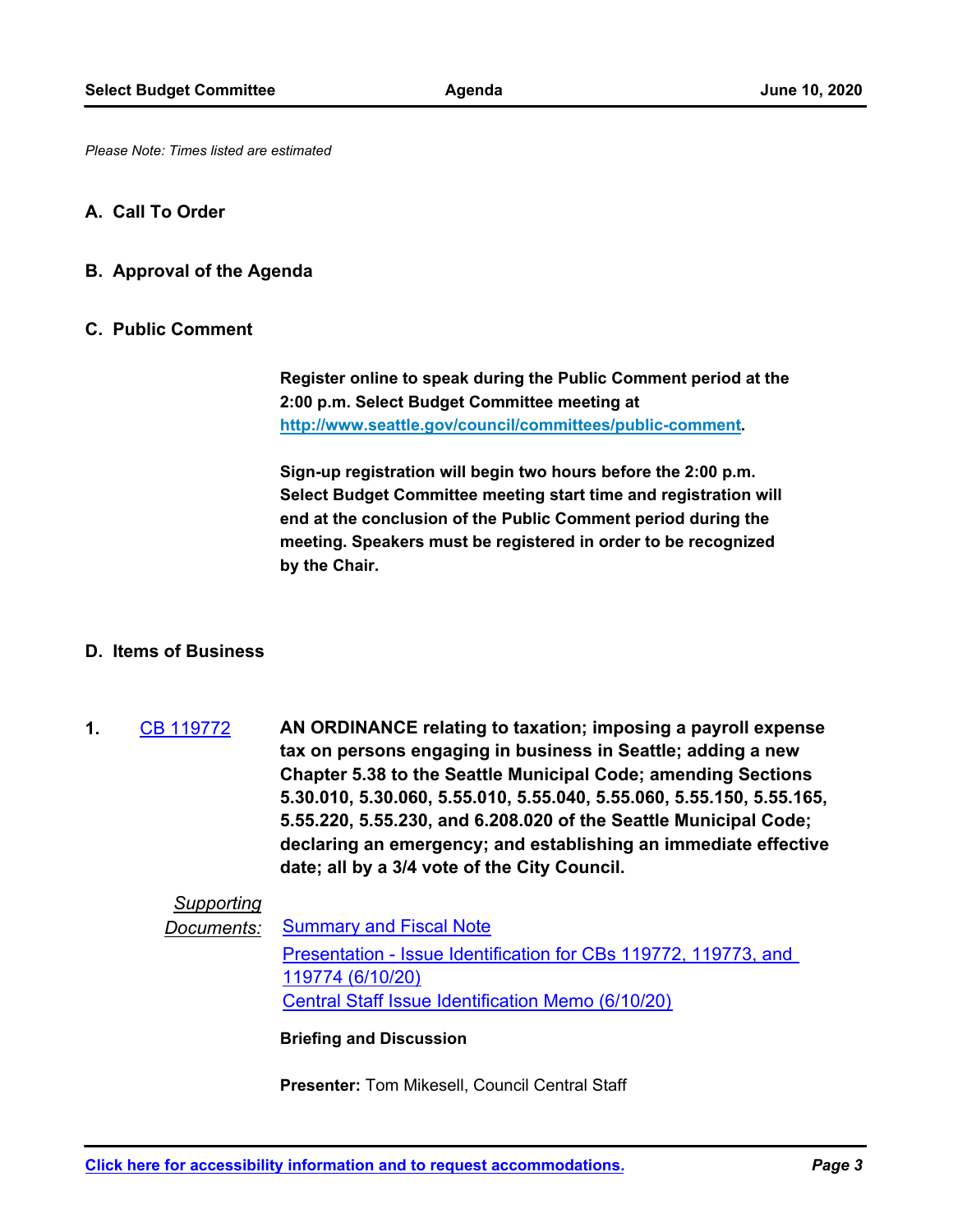**AN ORDINANCE relating to the financing of responses to the civil emergency; authorizing the loan of funds from the Low Income Housing Fund to the General Fund; authorizing the loan of funds from the Housing Incentive Fund to the General Fund; authorizing the loan of funds from the Families Education and Preschool Promise Levy Fund to the General Fund; authorizing the loan of funds from the Move Seattle Levy Fund to the General Fund; authorizing the loan of funds from the Seattle Parks District Fund to the General Fund; authorizing the loan of funds from the 2019 Library Levy Fund to the General Fund; declaring an emergency; and establishing an immediate effective date; all by a 3/4 vote of the City Council. 2.** [CB 119773](http://seattle.legistar.com/gateway.aspx?m=l&id=/matter.aspx?key=10150)

## *Supporting*

*Documents:* [Summary and Fiscal Note](http://seattle.legistar.com/gateway.aspx?M=F&ID=ec3ebee0-68fd-4388-95ab-ded92e05f451.docx)

[Central Staff Issue Identification Memo \(6/10/20\)](http://seattle.legistar.com/gateway.aspx?M=F&ID=ac61a161-97be-4cf4-9f62-6dfac0f0f1f6.pdf)

**Briefing and Discussion**

**Presenter:** Dan Eder, Council Central Staff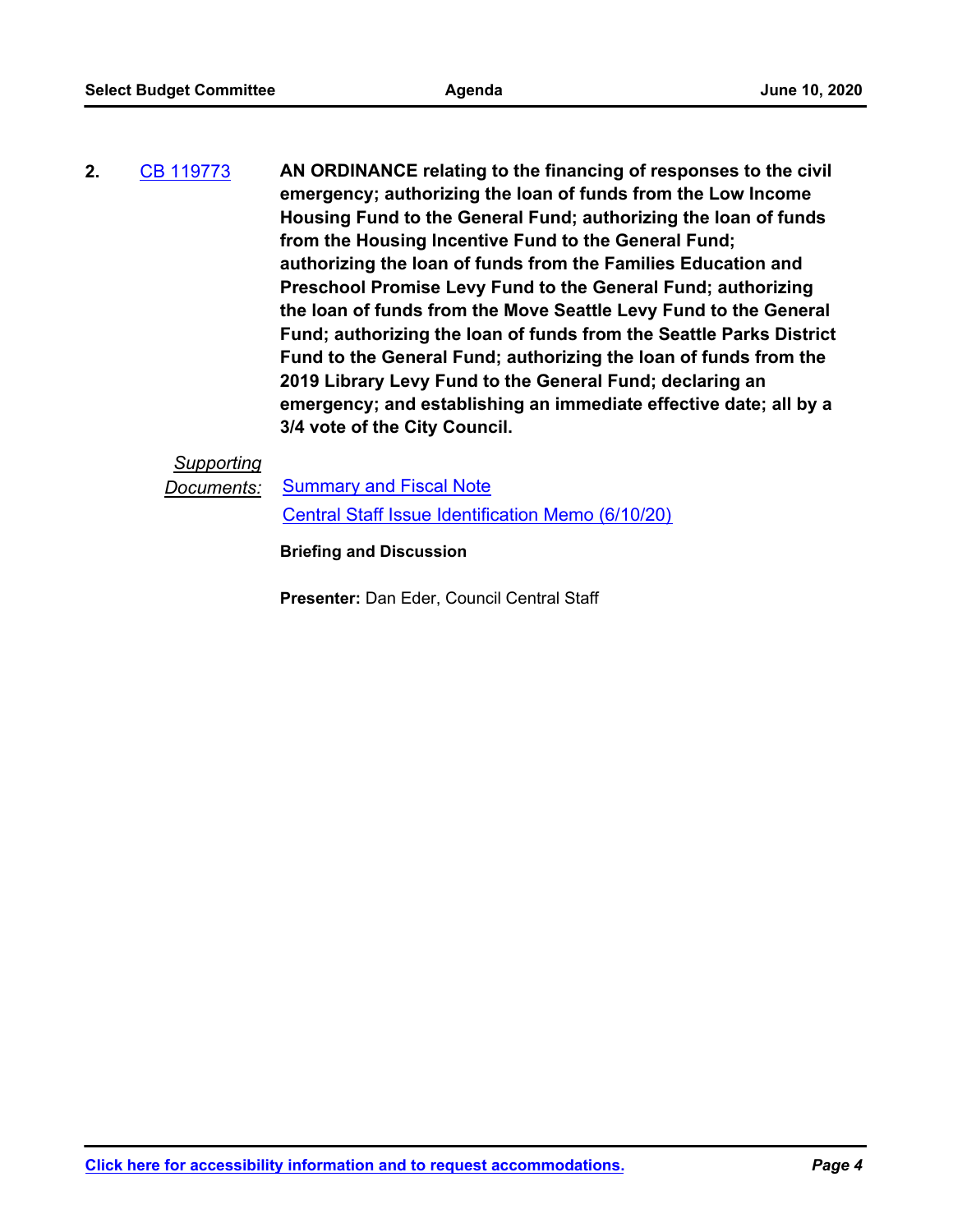| 3.<br><b>CB 119774</b> | AN ORDINANCE establishing a spending plan for the proceeds<br>generated from the payroll expense tax authorized by the<br>ordinance introduced as Council Bill 119772 to fund immediate<br>cash assistance for low-income households impacted by the<br>COVID-19 crisis in 2020 and the development of social housing<br>that is permanently affordable, high-quality, and energy-efficient,<br>to fund housing-related components of Seattle's Green New Deal<br>as articulated in Resolution 31895, and to fund other investments;<br>establishing a Social Housing Board and amending the duties of<br>the Green New Deal Oversight Board to make funding<br>recommendations; establishing a requirement for an<br>Implementation Plan; adding a new Section 3.14.750 to, and<br>amending Section 3.14.979 of, the Seattle Municipal Code;<br>amending Ordinance 126000, which adopted the 2020 Budget;<br>changing appropriations to various departments and budget<br>control levels, and from various funds in the 2020 Budget;<br>declaring an emergency; and establishing an immediate effective<br>date; all by a 3/4 vote of the City Council. |
|------------------------|----------------------------------------------------------------------------------------------------------------------------------------------------------------------------------------------------------------------------------------------------------------------------------------------------------------------------------------------------------------------------------------------------------------------------------------------------------------------------------------------------------------------------------------------------------------------------------------------------------------------------------------------------------------------------------------------------------------------------------------------------------------------------------------------------------------------------------------------------------------------------------------------------------------------------------------------------------------------------------------------------------------------------------------------------------------------------------------------------------------------------------------------------------|
|                        |                                                                                                                                                                                                                                                                                                                                                                                                                                                                                                                                                                                                                                                                                                                                                                                                                                                                                                                                                                                                                                                                                                                                                          |

### Attachments: [Att 1 - Proposed Five-Year Spending Plan](http://seattle.legistar.com/gateway.aspx?M=F&ID=5914aae7-4ead-4a09-9261-e0691549b96b.docx)

*Supporting*

**Documents:** [Summary and Fiscal Note](http://seattle.legistar.com/gateway.aspx?M=F&ID=cfdb7379-0140-4827-b8cc-6c69548dec36.docx) [Central Staff Issue Identification Memo \(6/10/20\)](http://seattle.legistar.com/gateway.aspx?M=F&ID=d545507d-1e43-4a16-b510-5cd59df615c3.pdf)

#### **Briefing and Discussion**

**Presenters:** Aly Pennucci and Traci Ratzliff, Council Central Staff

### **4. Inquest on Seattle Police Department (SPD) Budget**

### *Supporting*

*Documents:* [Presentation - SPD Budget Overview \(6/10/20\)](http://seattle.legistar.com/gateway.aspx?M=F&ID=00ea815b-d943-4f88-9c99-ec265597d1f5.pdf)

#### **Briefing and Discussion**

*Discussion led by Councilmember Lisa Herbold, Chair of the Public Safety and Human Services Committee*

**Presenters:** Greg Doss, Council Central Staff; Kara Main-Hester, City Budget Office; Angela Socci, Seattle Police Department